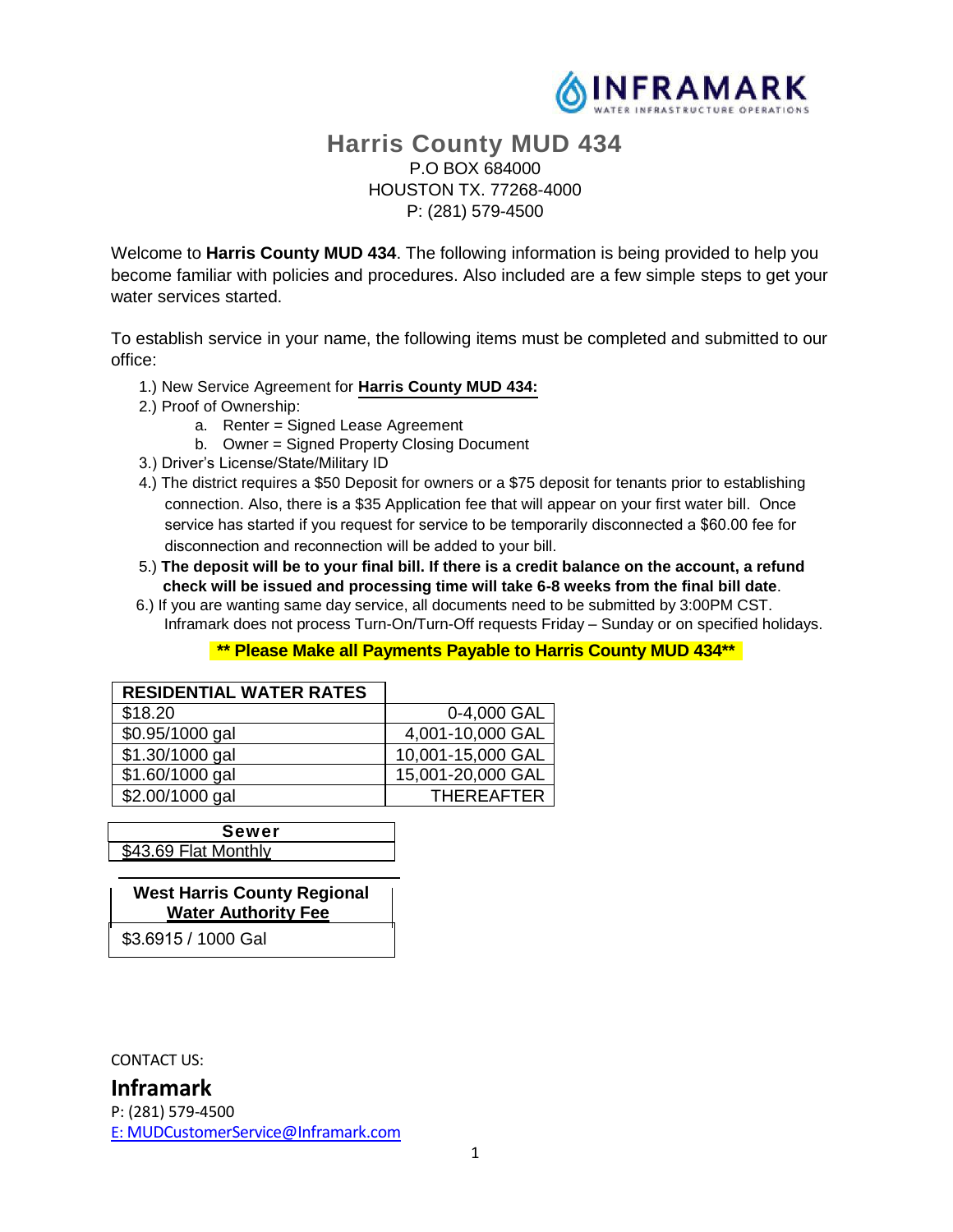

# **Garbage Service:**

Garbage Service is provided by **Harris County MUD 434,** but if you have any questions regarding bins or pick up days please contact your garbage provider directly.

- **Company: WCA**
- **• P:** (281) 368-8397

**A 10% penalty will be assessed if payment is received after the due date. This amount is shown in the "AFTER DUE DATE" section on your bill.**

#### **Delinquent:**

If your account becomes past due at the time current bills are generated, a termination notice will be sent to your address. **A letter fee of \$20.00 and door tag fee of \$20.00** will be assessed to your account and specified on the disconnection notice is the amount that is due to avoid termination of service. Should full payment not be received as directed on the letter, your service will be disconnected. Should service be disconnected, a **\$125.00 reconnection fee** will be added to your account. Full balance of your account will be required to restore service, payable by cashier's check or money order only. If reconnecting due to non-pay cut off time is 4 PM CST.

*NOTE: Once an account is turned off due to a non-payment: Payments made online, by QR reader, over-the-phone, or mailed, are not acceptable forms of payment to restore services.*

**Payment Options Note: If a check payment (including check payments made via alternative payment services) is returned unpaid by your bank (for any reason) a \$35.00 returned check fee will be added to your bill.**

- **Online**
	- o Payment Method:
		- Credit/Debit Card, convenience fee 3% of payment amount
		- Electronic Check, convenience fee of \$1.00
	- o www.paymyinframarkbill.com

## • **QR Readers "InstaPay"**

- o Payment Method: Credit/Debit Card, convenience fee 3% of payment amount
- o Electronic Check, convenience fee of \$1.00

#### • **Over-the-Phone**

- o Payment Method: Credit/Debit Card, convenience fee 3% of payment amount
- o Payment Method: Check, \$1.00 flat fee
- o English: Select Option "1"
- $\overline{\circ}$  Spanish: Select Option "2"

CONTACT US:

**Inframark** P: (281) 579-4500 E: MUDCustomerService@Inframark.com